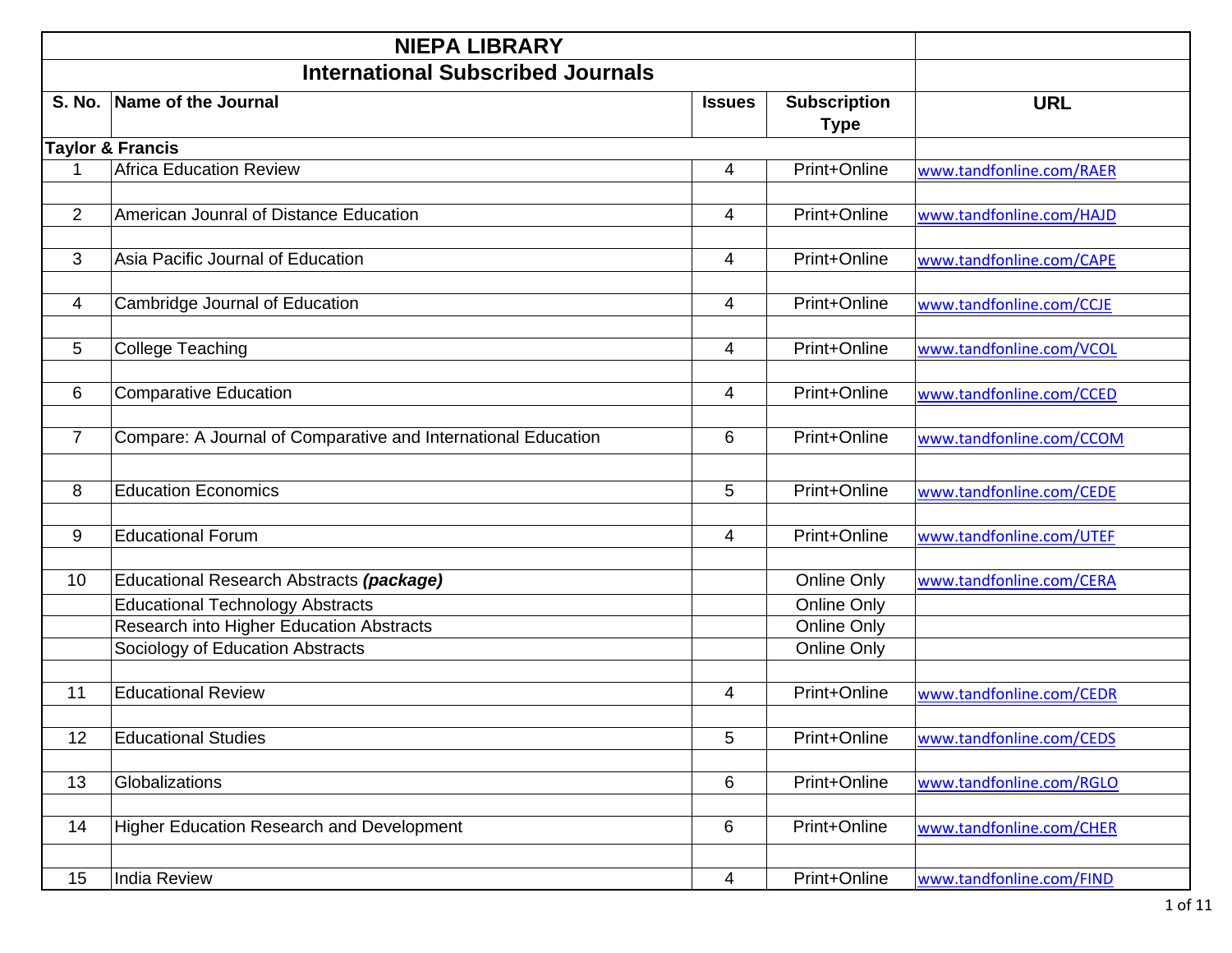|               | <b>NIEPA LIBRARY</b>                                  |               |                                    |                          |  |
|---------------|-------------------------------------------------------|---------------|------------------------------------|--------------------------|--|
|               | <b>International Subscribed Journals</b>              |               |                                    |                          |  |
| <b>S. No.</b> | <b>Name of the Journal</b>                            | <b>Issues</b> | <b>Subscription</b><br><b>Type</b> | <b>URL</b>               |  |
| 16            | International Journal of Early Years Education        | 4             | Print+Online                       | www.tandfonline.com/CIEY |  |
| 17            | International Journal of Inclusive Education          | 12            | Print+Online                       | www.tandfonline.com/TIED |  |
| 18            | International Journal of Leadership in Education      | 4             | Online Only                        | www.tandfonline.com/TEDL |  |
| 19            | International Journal of Lifelong Education           | 6             | Print+Online                       | www.tandfonline.com/TLED |  |
| 20            | International Journal of Social Research Methodology  | 6             | Print+Online                       | www.tandfonline.com/TSRM |  |
| 21            | Journal of Development Studies                        | 12            | Print+Online                       | www.tandfonline.com/FJDS |  |
| 22            | Journal of Education for Teaching                     | 5             | Print+Online                       | www.tandfonline.com/CJET |  |
| 23            | Journal of Education Policy                           | 6             | Print+Online                       | www.tandfonline.com/TEDP |  |
| 24            | Journal of Further and Higher Education               | 6             | Print+Online                       | www.tandfonline.com/CJFH |  |
| 25            | Journal of Higher Education                           | 6             | Print+Online                       | www.tandfonline.com/UHEJ |  |
| 26            | Journal of Higher Education Policy and Management     | 6             | Print+Online                       | www.tandfonline.com/CJHE |  |
| 27            | Journal of Human Development and Capabilities         | 4             | Print+Online                       | www.tandfonline.com/CJHD |  |
| 28            | Leadership and Policy in Schools                      | 4             | Online Only                        | www.tandfonline.com/NLPS |  |
| 29            | Open Learning                                         | 3             | Print+Online                       | www.tandfonline.com/COPL |  |
| 30            | <b>Oxford Review of Education</b>                     | 6             | Print+Online                       | www.tandfonline.com/CORE |  |
| 31            | Perspectives: Policy and Practice in Higher Education | 4             | Print+Online                       | www.tandfonline.com/TPSP |  |
| 32            | <b>Quality in Higher Education</b>                    | 3             | Print+Online                       | www.tandfonline.com/CQHE |  |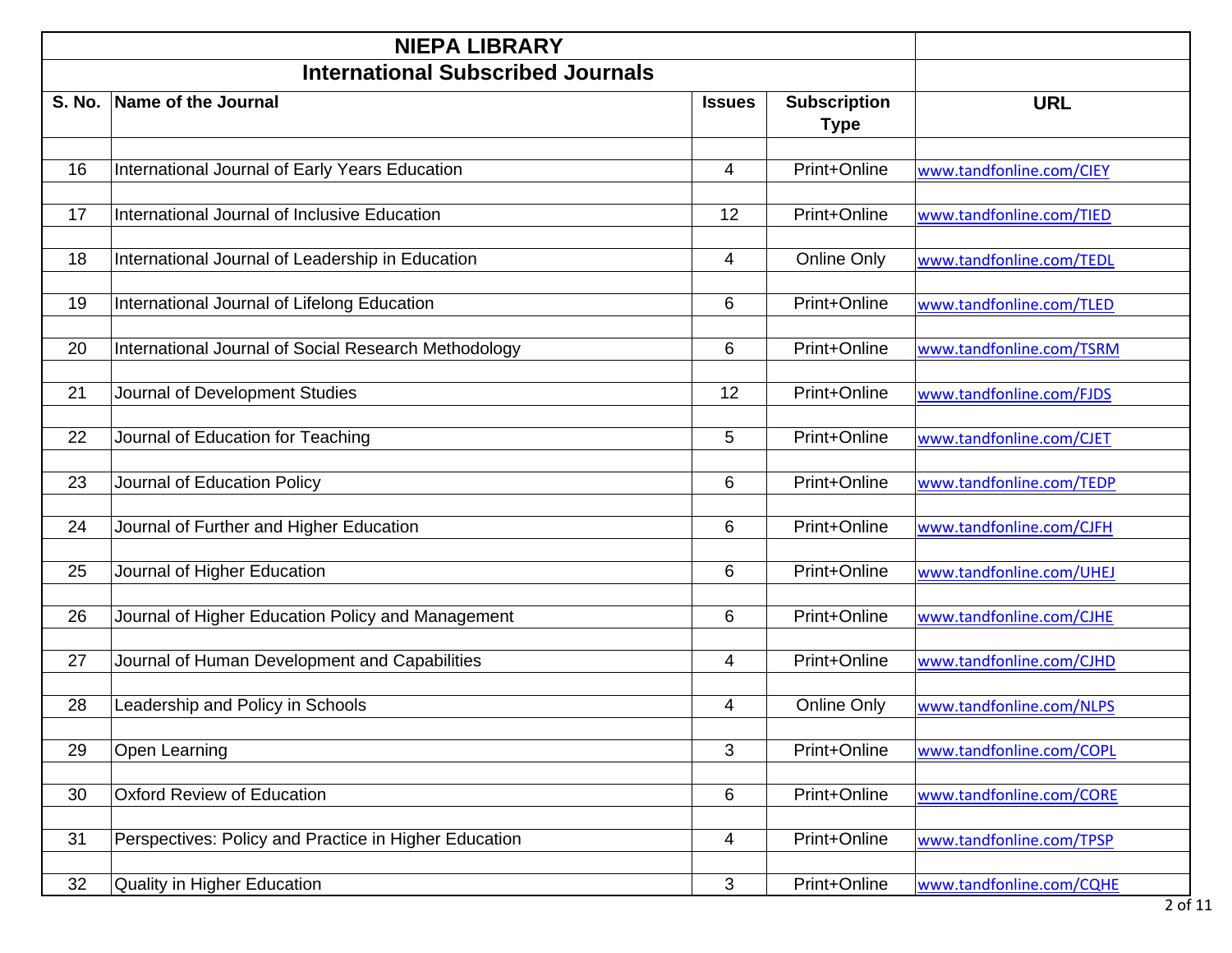|               | <b>NIEPA LIBRARY</b>                                                                     |                |                                    |                                             |
|---------------|------------------------------------------------------------------------------------------|----------------|------------------------------------|---------------------------------------------|
|               | <b>International Subscribed Journals</b>                                                 |                |                                    |                                             |
| <b>S. No.</b> | Name of the Journal                                                                      | <b>Issues</b>  | <b>Subscription</b><br><b>Type</b> | <b>URL</b>                                  |
|               |                                                                                          |                |                                    |                                             |
| 33            | Regional Studies (package)                                                               | 10             | Print+Online                       | www.tandfonline.com/CRES                    |
|               | <b>Spatial Economic Analysis</b>                                                         | 4              | Print+Online                       |                                             |
|               | Territory, Politics and Governance                                                       | $\overline{2}$ | Print+Online                       |                                             |
| 34            | Research papers in Education: Policy and Practice                                        | 5              | Print+Online                       | www.tandfonline.com/RRED                    |
| 35            | School Effectiveness and School Improvement                                              | 4              | Print+Online                       | www.tandfonline.com/NSES                    |
| 36            | School Leadership and Management                                                         | 5              | Print+Online                       | www.tandfonline.com/CSLM                    |
| 37            | Studies in Higher Education (Package)<br><b>Research into Higher Education Abstracts</b> | 10             | Print+Online                       | www.tandfonline.com/CSHEP                   |
| 38            | Teaching in Higher Education                                                             | 8              | Print+Online                       | www.tandfonline.com/CTHE                    |
| 39            | <b>Tertiary Education and Management</b>                                                 | $\overline{4}$ | Print+Online                       | www.tandfonline.com/RTEM                    |
| 40            | Theory into Practice                                                                     | 4              | Print+Online                       | www.tandfonline.com/HTIP                    |
| 41            | Third world Quarterly (package)<br>Third World Thematics package                         | 10             | Print+Online                       | www.tandfonline.com/CTWQP                   |
| Springer      |                                                                                          |                |                                    |                                             |
| <b>S. No.</b> | Name of the Journal                                                                      | <b>Issues</b>  | <b>Subscription</b><br><b>Type</b> |                                             |
| $\mathbf 1$   | Early Childhood Education Journal                                                        | 6              | Print+Online                       | https://link.springer.com/journal/106<br>43 |
| 2             | Educational Assessment, Evaluation & Accountability                                      | 4              | Print+Online                       | https://link.springer.com/journal/110<br>92 |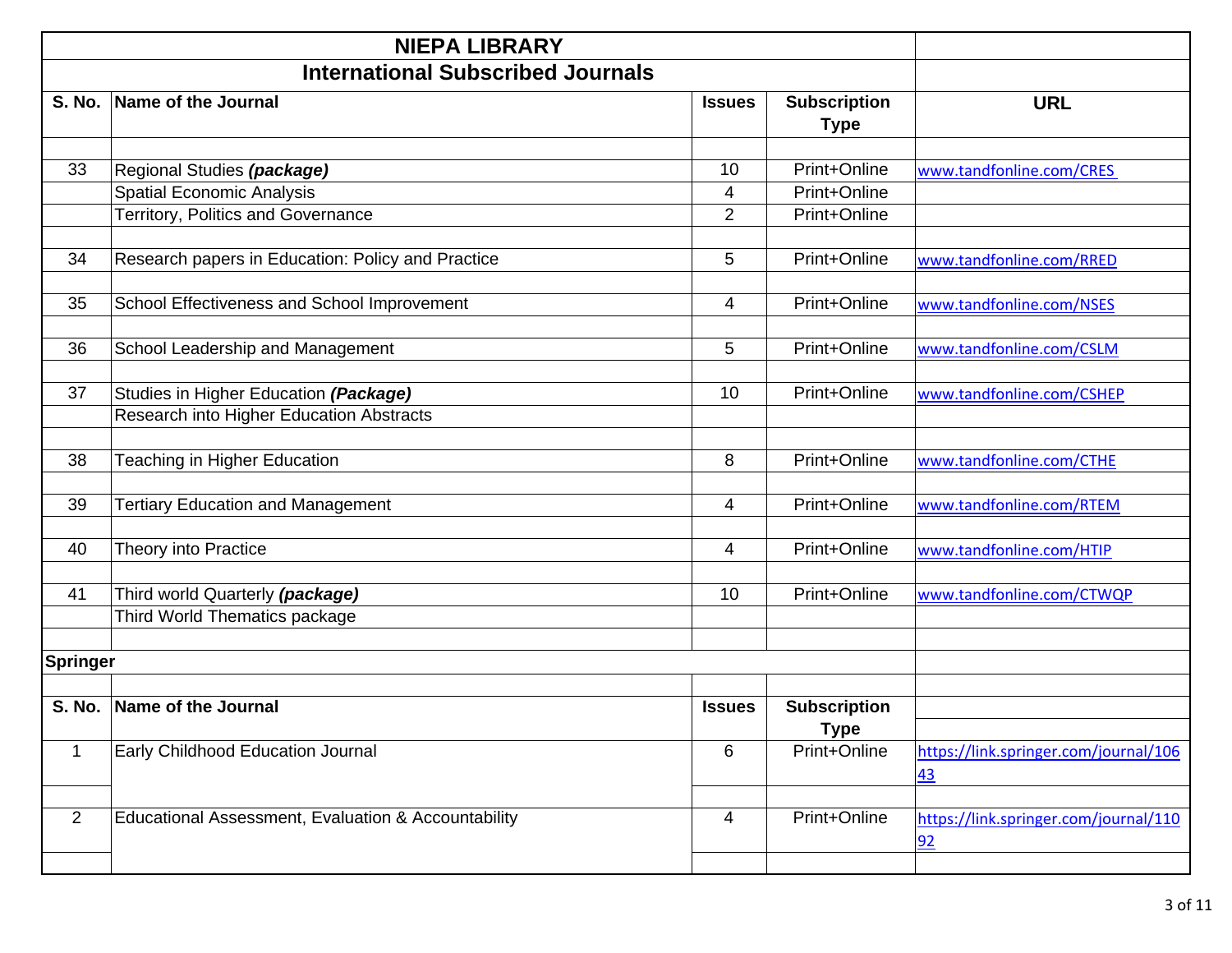|                 | <b>NIEPA LIBRARY</b>                             |                |                                    |                                                                                            |  |  |
|-----------------|--------------------------------------------------|----------------|------------------------------------|--------------------------------------------------------------------------------------------|--|--|
|                 | <b>International Subscribed Journals</b>         |                |                                    |                                                                                            |  |  |
| <b>S. No.</b>   | Name of the Journal                              | <b>Issues</b>  | <b>Subscription</b><br><b>Type</b> | <b>URL</b>                                                                                 |  |  |
| 3               | <b>Higher Education</b>                          | 12             | Print+Online                       | https://link.springer.com/journal/107<br>$\overline{34}$                                   |  |  |
| 4               | Interchange                                      | 4              | Print+Online                       | https://link.springer.com/journal/107<br>80                                                |  |  |
| 5               | Minerva                                          | $\overline{4}$ | Print+Online                       | https://link.springer.com/journal/110<br>24                                                |  |  |
| <b>Elsevier</b> |                                                  |                |                                    |                                                                                            |  |  |
| <b>S. No.</b>   | Name of the Journal                              | <b>Issues</b>  | <b>Subscription</b><br><b>Type</b> |                                                                                            |  |  |
| $\mathbf{1}$    | Economics of Education Review                    | $\overline{4}$ | Print + Online                     | www.sciencedirect.com/journal/econ<br>omics-of-education-<br>review/vol/66/suppl/C         |  |  |
| 2               | International Journal of Educational Development | 6              | Print + Online                     | https://www.sciencedirect.com/journ                                                        |  |  |
| 3               | International Journal of Project Management      | $\overline{4}$ | Online                             | https://www.sciencedirect.com/journ<br><b>The contract of the contract of the contract</b> |  |  |
| 4               | Journal of Development Economics                 | 6              | Print + Online                     | https://www.sciencedirect.com/journ<br>al/journal-of-development-                          |  |  |
| 5               | <b>Studies in Educational Evaluation</b>         | $\overline{4}$ | Print + Online                     | https://www.sciencedirect.com/journ<br>al/studies-in-educational-                          |  |  |
| 6               | <b>Teaching &amp; Teacher Education</b>          | 8              | Print + Online                     | https://www.sciencedirect.com/journ<br>al/teaching-and-teacher-                            |  |  |
| $\overline{7}$  | <b>World Development</b>                         | 4              | Print + Online                     | https://www.sciencedirect.com/journ<br>al/world-<br>development/vol/111/suppl/C            |  |  |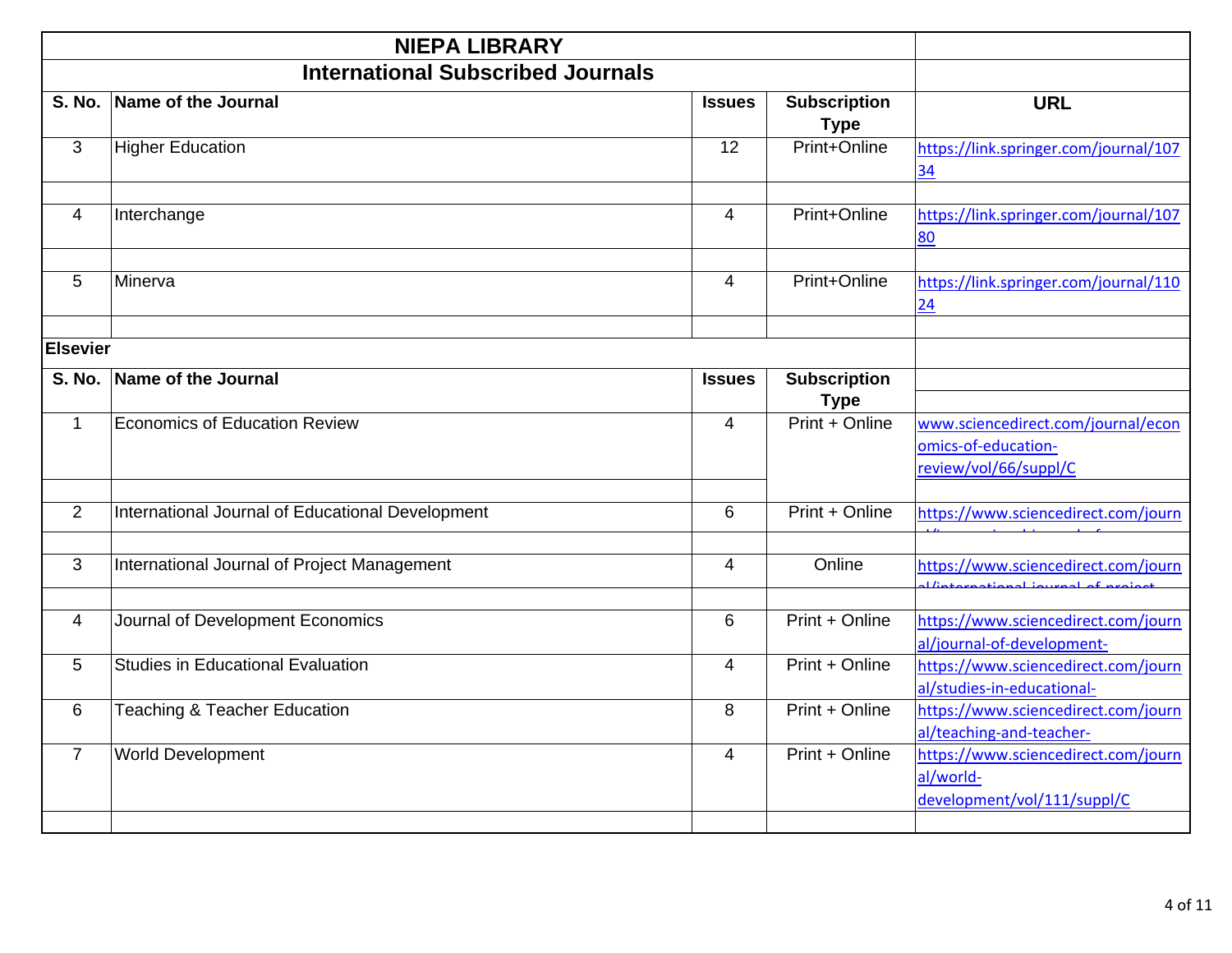|                | <b>NIEPA LIBRARY</b>                                                                            |                |                                    |                                                                                                            |
|----------------|-------------------------------------------------------------------------------------------------|----------------|------------------------------------|------------------------------------------------------------------------------------------------------------|
|                | <b>International Subscribed Journals</b>                                                        |                |                                    |                                                                                                            |
| <b>S. No.</b>  | Name of the Journal                                                                             | <b>Issues</b>  | <b>Subscription</b><br><b>Type</b> | <b>URL</b>                                                                                                 |
| 8              | The Leadership Quarterly                                                                        | $\overline{4}$ | online                             | https://www.sciencedirect.com/journ<br>al/the-leadership-<br>quarterly/vol/29/issue/4                      |
| 9              | International Journal of Educational Research<br>including<br><b>Learning &amp; Instruction</b> | 4              | Print + Online                     | https://www.sciencedirect.com/journ<br>al/international-journal-of-<br>educational-research/vol/91/suppl/C |
|                |                                                                                                 |                |                                    | https://www.sciencedirect.com/journ<br>al/learning-and-<br>instruction/vol/58/suppl/C                      |
| <b>Sage</b>    |                                                                                                 |                |                                    |                                                                                                            |
| <b>S. No.</b>  | Name of the Journal                                                                             | <b>Issues</b>  | <b>Subscription</b><br><b>Type</b> |                                                                                                            |
| 1              | Australian Journal of Education                                                                 | 3              | Print+Online                       | http://journals.sagepub.com/home/a<br>ed                                                                   |
| $\overline{2}$ | Childhood                                                                                       | 4              | Print+Online                       | http://journals.sagepub.com/home/ch<br>$\overline{d}$                                                      |
| 3              | Contemporary Sociology: A Journal of Reviews                                                    | 4              | Print+Online                       | <b>Contemporary Sociology: A Journal of</b><br><b>Reviews</b>                                              |
| 4              | <b>Education &amp; Urban Society</b>                                                            | $\overline{4}$ | Print+Online                       | http://journals.sagepub.com/home/e<br>$us$                                                                 |
| 5              | <b>Educational Administration Quarterly</b>                                                     | 5              | Print+Online                       | http://journals.sagepub.com/home/e<br>$\overline{aq}$                                                      |
| 6              | Educational Management Administration & Leadership                                              | $\overline{4}$ | Print+Online                       | http://journals.sagepub.com/home/e<br>ma                                                                   |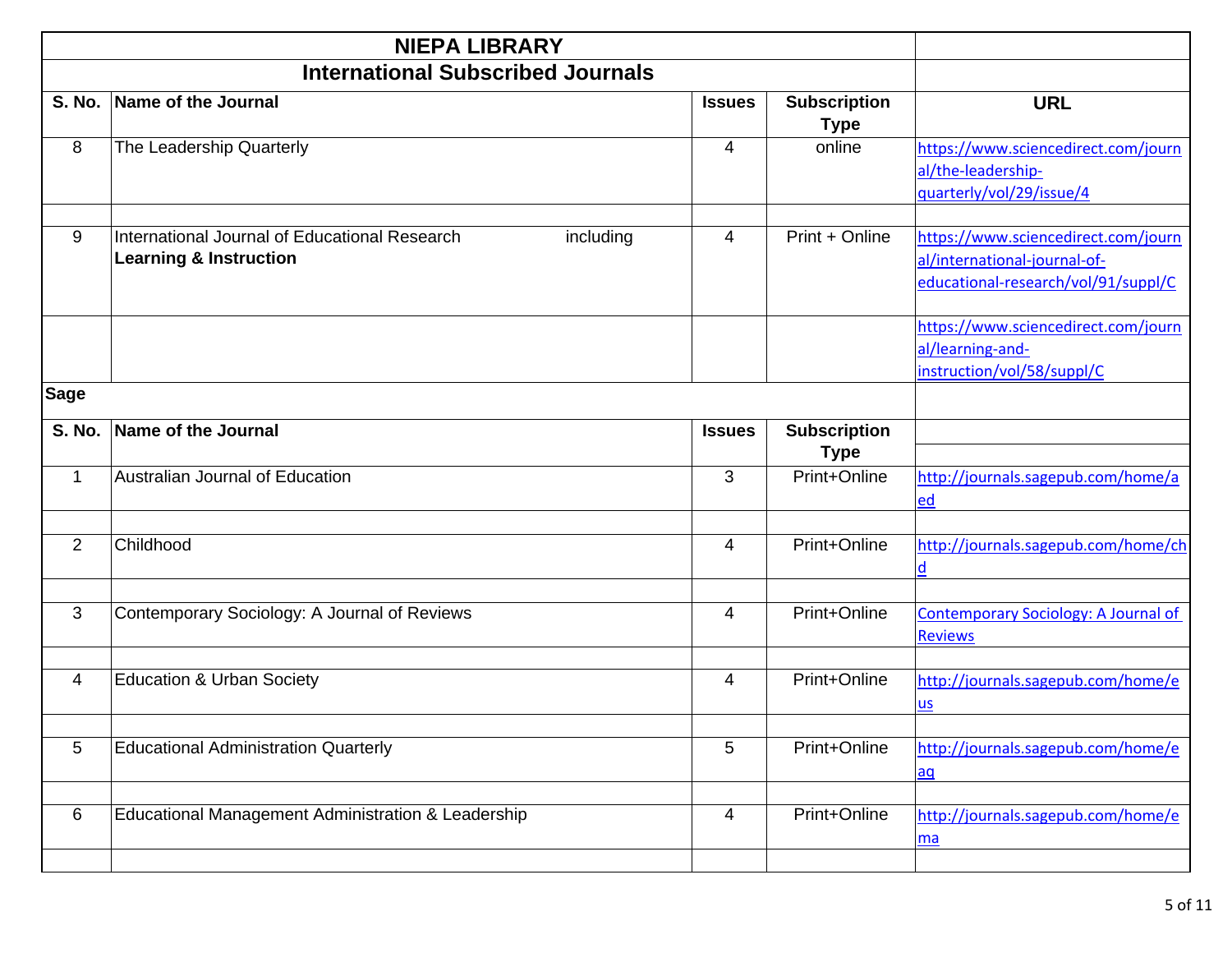|                | <b>NIEPA LIBRARY</b>                                               |                |                                    |                                                                |  |  |  |
|----------------|--------------------------------------------------------------------|----------------|------------------------------------|----------------------------------------------------------------|--|--|--|
|                | <b>International Subscribed Journals</b>                           |                |                                    |                                                                |  |  |  |
| <b>S. No.</b>  | Name of the Journal                                                | <b>Issues</b>  | <b>Subscription</b><br><b>Type</b> | <b>URL</b>                                                     |  |  |  |
| $\overline{7}$ | <b>Educational Policy</b>                                          | 6              | Print+Online                       | http://journals.sagepub.com/home/e<br>$\mathbf{p}$             |  |  |  |
| 8              | Ethnography                                                        | 6              | Print+Online                       | http://journals.sagepub.com/home/et<br>h                       |  |  |  |
| 9              | <b>Human Relations</b>                                             | 12             | Print+Online                       | http://journals.sagepub.com/home/h<br>um                       |  |  |  |
| 10             | International Regional Science Review                              | 4              | Print+Online                       | http://journals.sagepub.com/home/ir                            |  |  |  |
| 11             | Journal of Teacher Education                                       | 6              | Print+Online                       | http://journals.sagepub.com/home/jt<br>$\overline{e}$          |  |  |  |
| 12             | Leadership                                                         | $\overline{4}$ | Print+Online                       | http://journals.sagepub.com/home/le<br>$\overline{\mathbf{a}}$ |  |  |  |
| 13             | Phi Delta Kappan                                                   | 10             | Print+Online                       | http://journals.sagepub.com/home/p<br>dk                       |  |  |  |
| 14             | Review of Educational Research                                     | 4              | Print+Online                       | http://journals.sagepub.com/home/re                            |  |  |  |
| 15             | Sociology of Education                                             | $\overline{4}$ | Print+Online                       | http://journals.sagepub.com/home/so<br><u>e</u>                |  |  |  |
| 16             | The Annals of the American Academy of Political and Social Science | 6              | Print Only                         | http://journals.sagepub.com/home/a<br>nn                       |  |  |  |
| 17             | Journal of Leadership & Organizational Studies                     |                | Online Only                        | http://journals.sagepub.com/home/jl                            |  |  |  |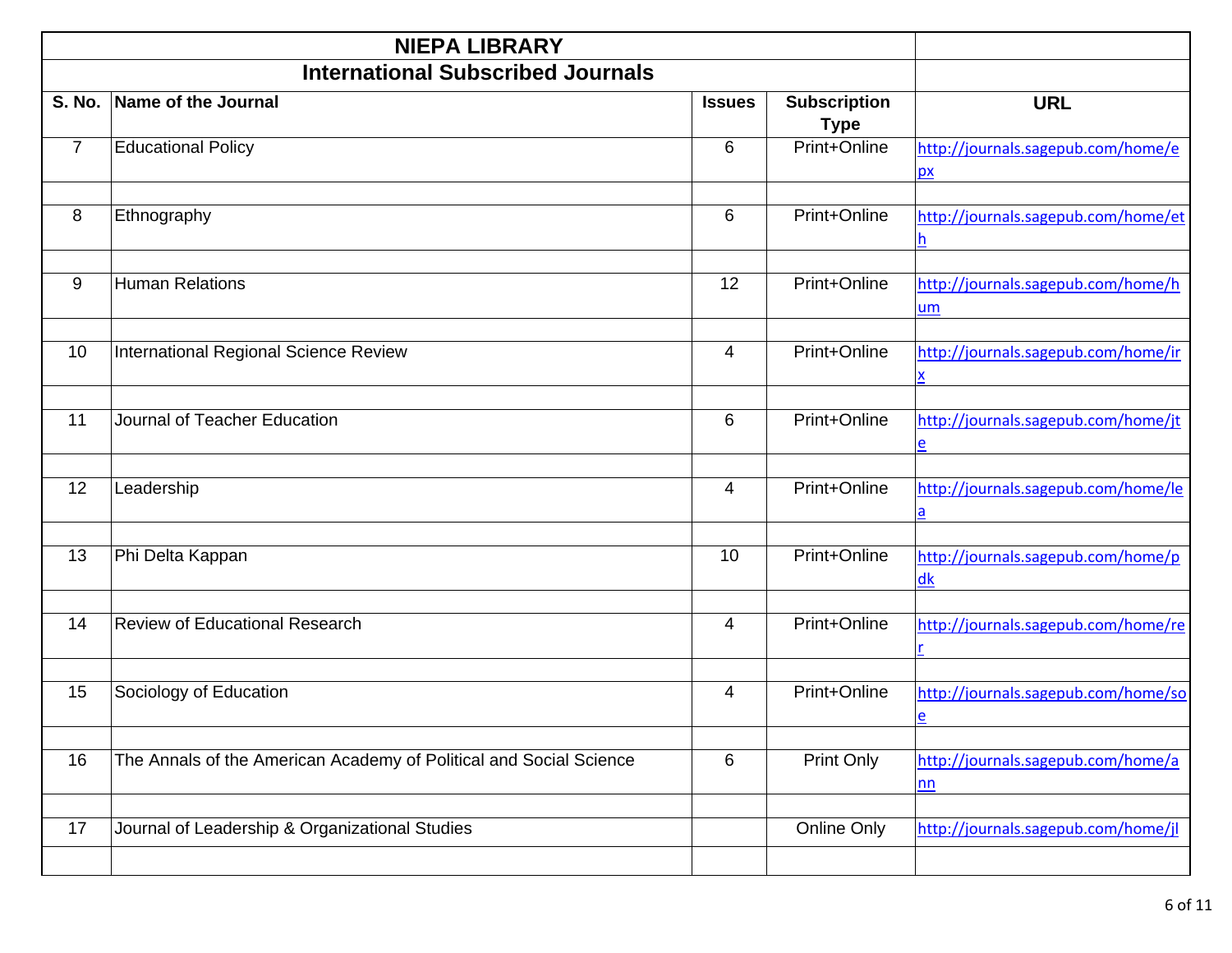|                | <b>NIEPA LIBRARY</b>                              |                |                                    |                                                       |
|----------------|---------------------------------------------------|----------------|------------------------------------|-------------------------------------------------------|
|                | <b>International Subscribed Journals</b>          |                |                                    |                                                       |
| S. No.         | Name of the Journal                               | <b>Issues</b>  | <b>Subscription</b><br><b>Type</b> | <b>URL</b>                                            |
| 18             | Journal of Research on Leadership Education       |                | Online Only                        | http://journals.sagepub.com/home/jrl                  |
|                | <b>University of Chicago Press</b>                |                |                                    |                                                       |
| <b>S. No.</b>  | Name of the Journal                               | <b>Issues</b>  | <b>Subscription</b><br><b>Type</b> |                                                       |
| 1              | American Journal of Education                     | $\overline{4}$ | Print+Online                       | https://www.journals.uchicago.edu/to<br>c/aje/current |
| $\overline{2}$ | <b>Comparative Education Review</b>               | 4              | Print+Online                       | https://www.journals.uchicago.edu/to<br>c/cer/current |
|                | <b>American Economic Association</b>              |                |                                    |                                                       |
| 1              | American Economic Review                          | 4              | Print+Online                       | https://www.aeaweb.org/journals/aer                   |
|                | Journal of Economic Literature                    | 4              | Print+Online                       | https://www.aeaweb.org/journals/jel                   |
|                | Journal of Economic Perspectives                  | 4              | Print+Online                       | https://www.aeaweb.org/journals/jep                   |
|                | <b>AEJ: Applied Economics</b>                     | 4              | Print+Online                       | https://www.aeaweb.org/journals/ap                    |
|                | <b>AEJ: Economic Policy</b>                       | $\overline{4}$ | Print+Online                       | https://www.aeaweb.org/journals/pol                   |
|                | <b>AEJ: Macroeconomics</b>                        | $\overline{4}$ | Print+Online                       | https://www.aeaweb.org/journals/ma                    |
|                | <b>AEJ: Microeconomics</b>                        | 4              | Print+Online                       | https://www.aeaweb.org/journals/mi                    |
|                | <b>National Tertiary Education Union</b>          |                |                                    |                                                       |
| 1              | <b>Australian University Review</b>               | $\overline{2}$ | Print Only                         |                                                       |
|                |                                                   |                |                                    |                                                       |
|                | <b>Oxford University Press</b>                    |                |                                    |                                                       |
| 1              | Cambridge Journal of Regions, Economy and Society | 3              | Print+Online                       | https://academic.oup.com/cjres/issue<br>/11/2         |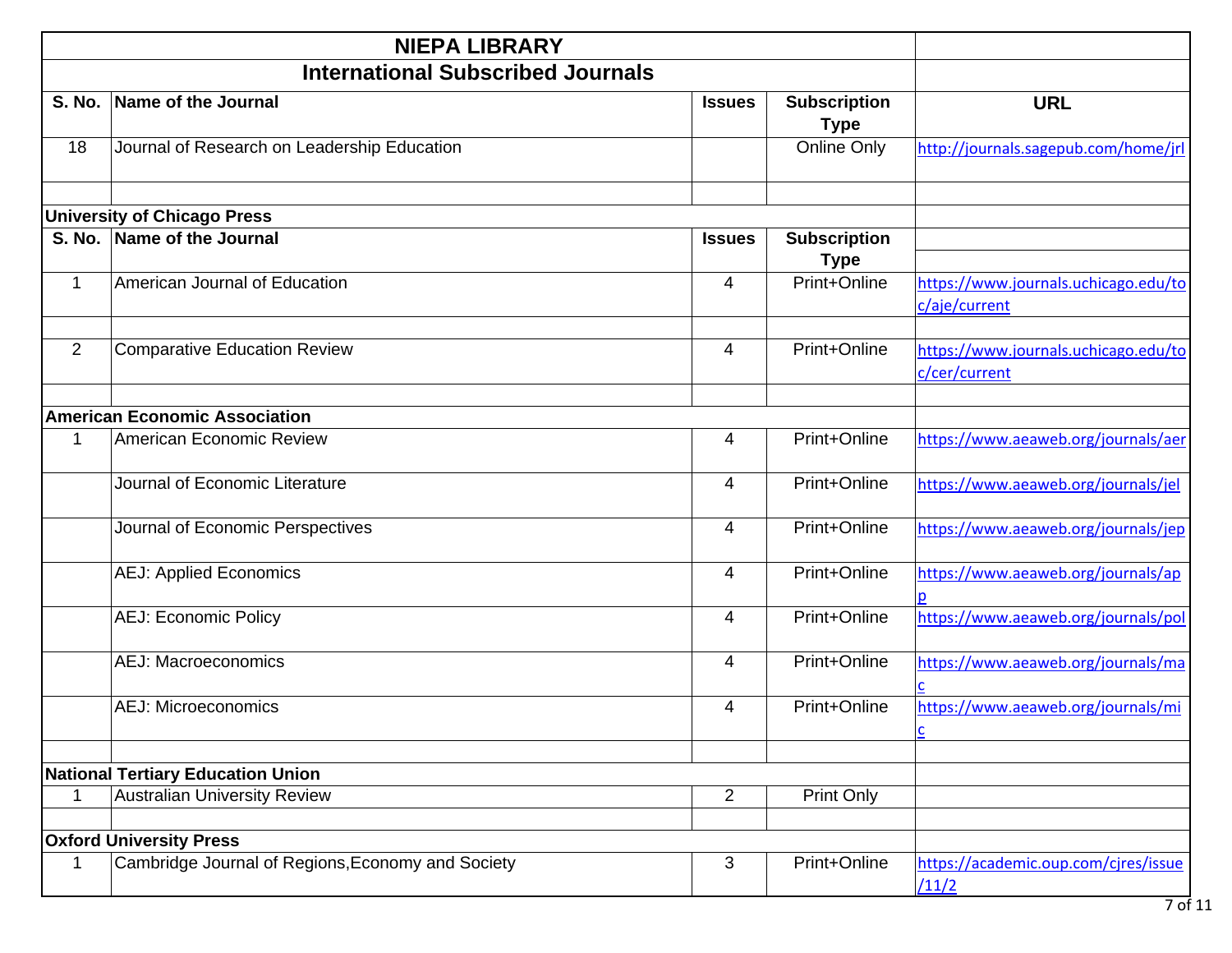|                | <b>NIEPA LIBRARY</b>                                          |                |                                    |                                                                                    |
|----------------|---------------------------------------------------------------|----------------|------------------------------------|------------------------------------------------------------------------------------|
|                | <b>International Subscribed Journals</b>                      |                |                                    |                                                                                    |
| <b>S. No.</b>  | Name of the Journal                                           | <b>Issues</b>  | <b>Subscription</b><br><b>Type</b> | <b>URL</b>                                                                         |
| $\overline{2}$ | <b>Oxford Economic Paper</b>                                  | $\overline{4}$ | Print+Online                       | https://academic.oup.com/oep/issue/<br>70/3                                        |
| 3              | Socio Economic Review                                         | 4              | Print+Online                       | https://academic.oup.com/ser/issue/<br>16/2                                        |
| 4              | <b>World Bank Economic Review</b>                             | 3              | Print+Online                       | https://academic.oup.com/wber/issue<br>/32/2                                       |
| 5              | World Bank Research Observer                                  | 2              | Print+Online                       | https://academic.oup.com/wbro/issue<br>/33/1                                       |
|                | <b>Chronicle of Higher Education, Inc</b>                     |                |                                    |                                                                                    |
| $\mathbf{1}$   | Chronicle of Higher Education                                 | 49             | Print Only                         |                                                                                    |
|                | <b>Prakken Publication, INC</b>                               |                |                                    |                                                                                    |
| 1              | <b>Education Digest</b>                                       | 9              | Print Only                         |                                                                                    |
|                |                                                               |                |                                    |                                                                                    |
|                | <b>Association for Supervision and Curriculum Development</b> |                |                                    |                                                                                    |
| 1              | <b>Educational Leadership</b>                                 | 8              | Print+Online                       | http://www.ascd.org/publications/ed<br>ucational-leadership/current-<br>issue.aspx |
|                |                                                               |                |                                    |                                                                                    |
|                | <b>Palgrave Macmillan Journals</b>                            |                |                                    |                                                                                    |
| -1             | European Journal of Development Research                      | 5              | <b>Print Only</b>                  |                                                                                    |
| 2              | <b>Higher Education Policy</b>                                | 4              | <b>Print Only</b>                  |                                                                                    |
|                | <b>Hardvard Graduate School of Education</b>                  |                |                                    |                                                                                    |
| 1              | <b>Hardvard Educational Review</b>                            | 4              | Print+Online                       |                                                                                    |
|                | <b>Rowman &amp; Little Field Education</b>                    |                |                                    |                                                                                    |
| $\mathbf 1$    | International Journal of Educational Reform                   | 4              | Print Only                         |                                                                                    |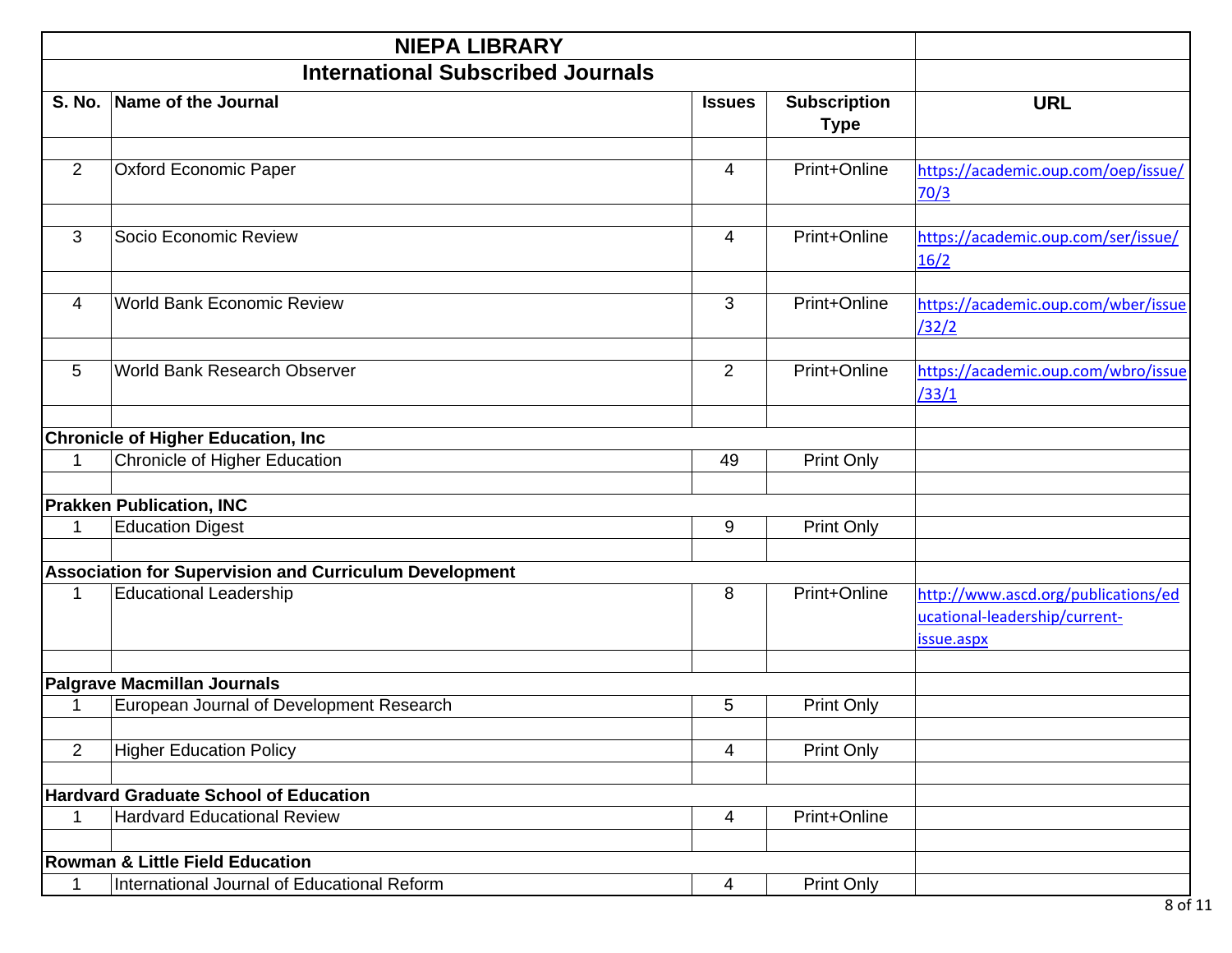|                | <b>NIEPA LIBRARY</b>                             |                |                                    |                                                                   |
|----------------|--------------------------------------------------|----------------|------------------------------------|-------------------------------------------------------------------|
|                | <b>International Subscribed Journals</b>         |                |                                    |                                                                   |
| <b>S. No.</b>  | Name of the Journal                              | <b>Issues</b>  | <b>Subscription</b><br><b>Type</b> | <b>URL</b>                                                        |
| $\overline{2}$ | Journal of School Leadership                     | 6              | Print Only                         |                                                                   |
|                | <b>University of Wisconsin Press</b>             |                |                                    |                                                                   |
| 1              | Journal of Human Resource                        | 4              | Print+Online                       | http://jhr.uwpress.org/content/53/3/<br>553.abstract              |
|                | <b>University of Illinois Press</b>              |                |                                    |                                                                   |
| 1              | Journal of Education Finance                     | 4              | Print+Online                       | http://muse.jhu.edu/journals/journal<br>of education finance/     |
|                | <b>Carlson School of Management</b>              |                |                                    |                                                                   |
| 1              | <b>MIS Quarterly</b>                             | 4              | Print Only                         |                                                                   |
|                | <b>Teachers College Box, Columbia University</b> |                |                                    |                                                                   |
| 1              | <b>Teachers College Record</b>                   | 12             | Print Only                         |                                                                   |
|                | <b>TED Subscription, London</b>                  |                |                                    |                                                                   |
| $\mathbf{1}$   | <b>Times Educational Supplement</b>              | 52             | Print Only                         |                                                                   |
| $\overline{2}$ | <b>Times Higher Education</b>                    | 52             | Print Only                         |                                                                   |
|                | <b>James Nicholas Publishers</b>                 |                |                                    |                                                                   |
| $\mathbf 1$    | Education and Society (required ID & password)   | $\overline{2}$ | Print+Online                       | http://www.ingentaconnect.com/cont<br>ent/jnp/es                  |
| <b>Wiley</b>   |                                                  |                |                                    |                                                                   |
| S. No.         | Name of the Journal                              | <b>Issues</b>  | <b>Subscription</b><br><b>Type</b> |                                                                   |
| $\mathbf{1}$   | Anthropology and Education Quarterly             | 4              | Print+Online                       | https://anthrosource.onlinelibrary.wil<br>ey.com/journal/15481492 |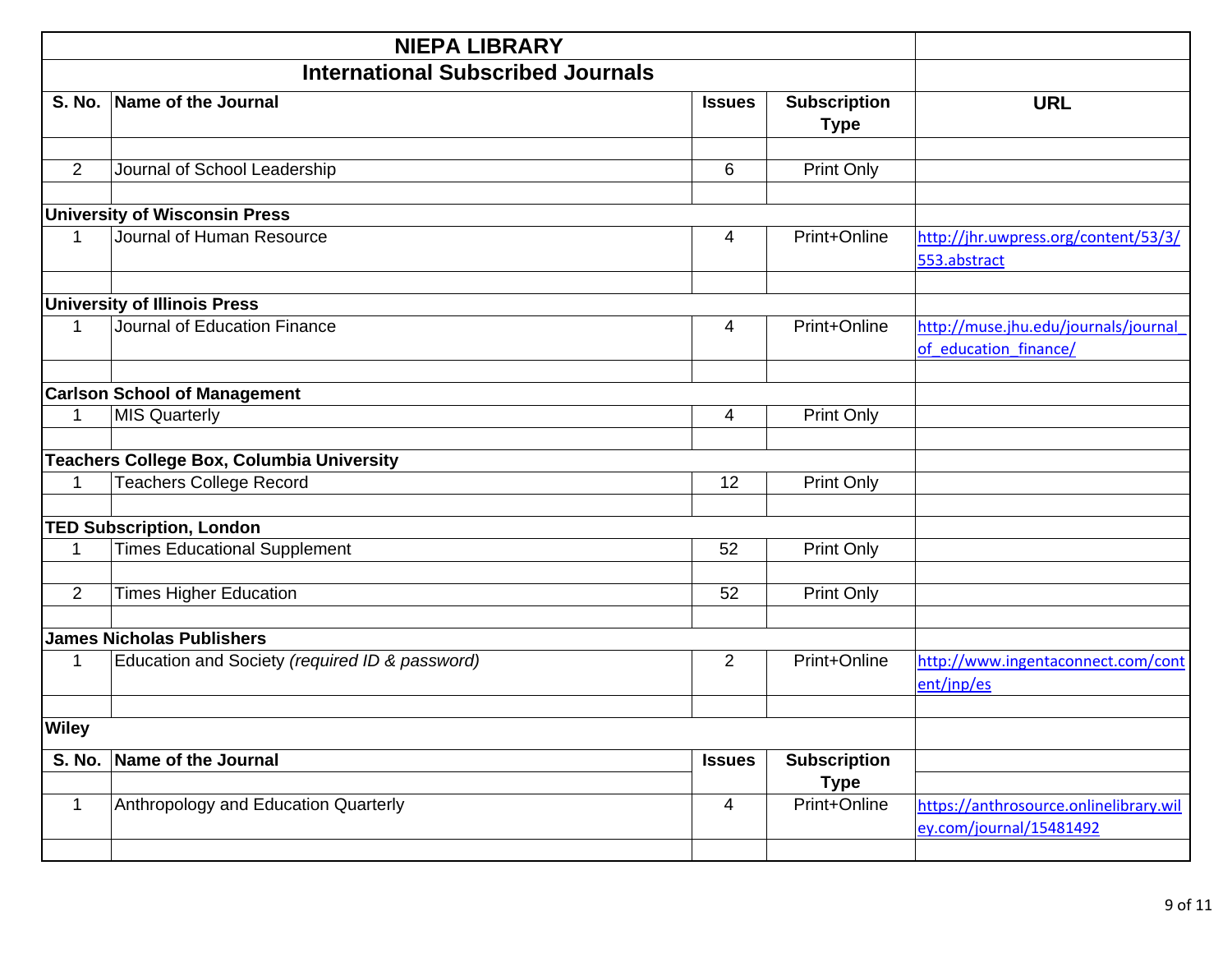|                | <b>NIEPA LIBRARY</b>                             |                |                                    |                                                             |
|----------------|--------------------------------------------------|----------------|------------------------------------|-------------------------------------------------------------|
|                | <b>International Subscribed Journals</b>         |                |                                    |                                                             |
| <b>S. No.</b>  | Name of the Journal                              | <b>Issues</b>  | <b>Subscription</b><br><b>Type</b> | <b>URL</b>                                                  |
| 2              | Asian Economic Journal                           | $\overline{4}$ | Print+Online                       | https://onlinelibrary.wiley.com/journa<br><b>I/14678381</b> |
| 3              | <b>British Educational Research Journal</b>      | 6              | Print+Online                       | https://onlinelibrary.wiley.com/journa<br><b>I/14693518</b> |
| 4              | <b>British Journal of Educational Technology</b> | 6              | Print only                         | https://onlinelibrary.wiley.com/journa<br>I/14678535        |
| 5              | Development and Change                           | 6              | Print+Online                       | https://onlinelibrary.wiley.com/journa<br><b>I/14677660</b> |
| 6              | <b>Development Policy Review</b>                 | 6              | Print+Online                       | https://onlinelibrary.wiley.com/journa<br>I/14677679        |
| $\overline{7}$ | Economic Journal Package                         | 9              | Print+Online                       | https://onlinelibrary.wiley.com/journa<br>1/1368423x        |
|                | (Econometrics Journal)                           |                |                                    |                                                             |
| 8              | Economica                                        | $\overline{4}$ | Print+Online                       | https://onlinelibrary.wiley.com/journa<br>I/14680335        |
| 9              | <b>Educational Theory</b>                        | 6              | Print+Online                       | https://onlinelibrary.wiley.com/journa<br>I/17415446        |
| 10             | European Journal of Education                    | 4              | Print+Online                       | https://onlinelibrary.wiley.com/journa<br>I/14653435        |
| 11             | <b>Higher Education Quarterly</b>                | $\overline{4}$ | Print+Online                       | https://onlinelibrary.wiley.com/journa<br>I/14682273        |
| 12             | <b>International Labour Review</b>               | 4              | Print+Online                       | https://onlinelibrary.wiley.com/journa<br>1/1564913x        |
| 13             | Journal of Management Studies                    | 8              | Print only                         |                                                             |